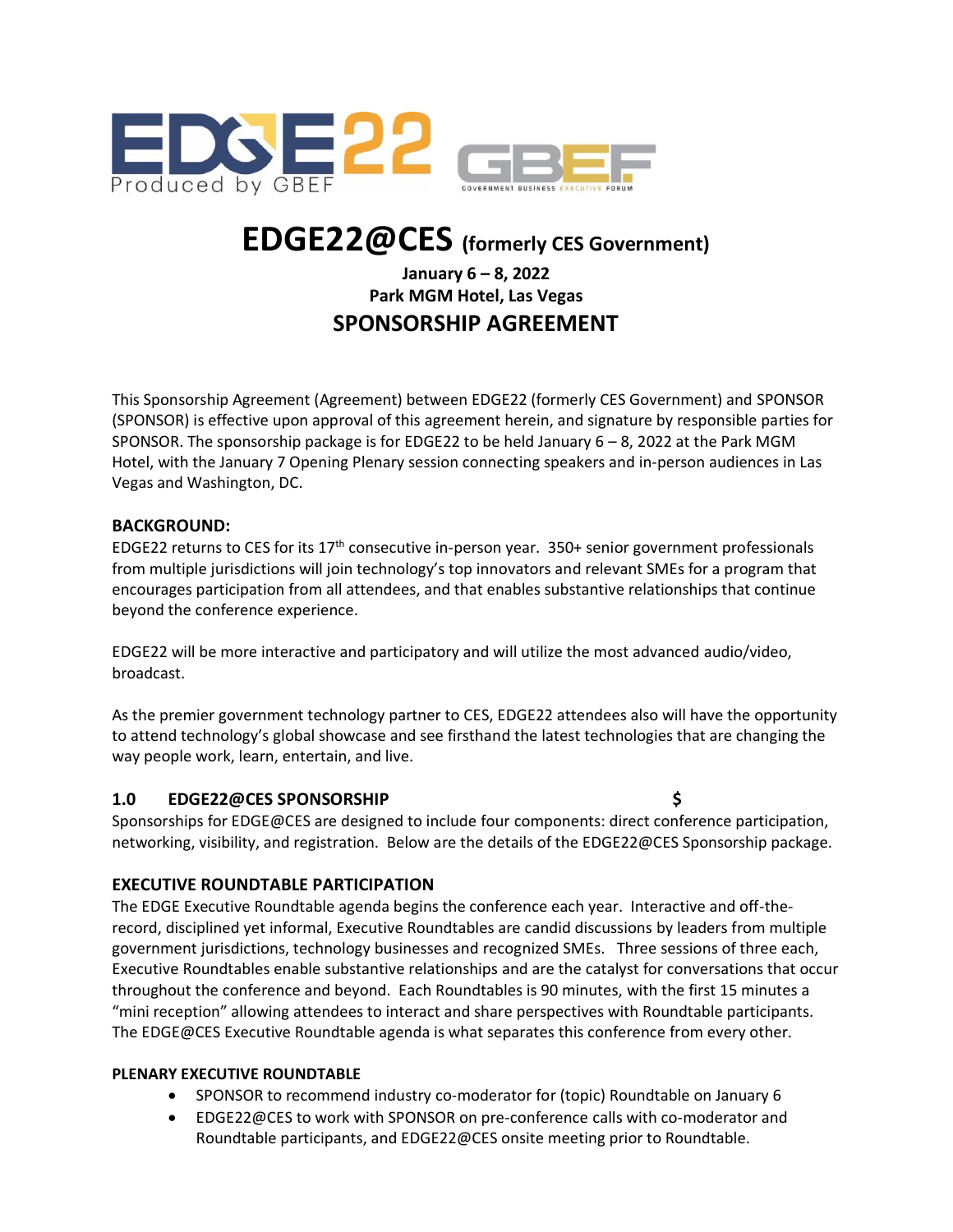- EDGE22@CES to record and broadcast the Executive Roundtable to its registered virtual audience.
- EDGE22@CES to post the Executive Roundtable on conference and GBEF websites and on YouTube. The Roundtable recording is available for SPONSOR to repurpose in full or in part.

#### **FOCUS ON TECHNOLOGY PRESENTATION (FOT)**

Each year, the Focus on Technology is a 15-minute presentation scheduled for the Opening Plenary session. For EDGE22, the FOT will be on January 7. It is intended to showcase a state-of-the-art or emerging technology that is both improving delivery of services to government and critical infrastructure sectors, and that is complementary to the conference theme. The FOT is on the main stage and offers the presenting company the opportunity to utilize multimedia for a powerful presentation/demonstration that captures the near-term future and current deployments of the respective technology.

- SPONSOR to deliver 15-minute multimedia presentation on identity management technologies, and the application of these technologies to multiple jurisdictions and missions of government.
- EDGE22@CES to record and broadcast the presentation to a virtual audience in both the United States and Europe.
- EDGE22@CES to post the presentation on both the conference and GBEF websites, and on YouTube.
- SPONSOR to have access to the video files for repurposing.

## **TOP GOLF SUITE (Networking)**

The EDGE22@CES Top Golf reception is an anticipated networking activity that begins the EDGE@CES conference experience each year. Primarily by invitation for GBEF members and government guests, the two-hour reception provides an informal and fun opportunity to connect with colleagues in both government and industry. Unlimited top golf, full food and beverage are provided.

- SPONSOR to receive one Top Golf Suite (accommodates 8-10)
- SPONSOR logo prominently displayed outside respective SPONSOR suite and on video screens throughout the EDGE22@CES sponsored Top Golf area.

#### **DIGITAL AND CONFERENCE VISIBILITY**

• SPONSOR logo to be prominently displayed on conference website, signage, slides, program in both Las Vegas and Washington, DC.

#### **2.0 SPONSOR OBLIGATIONS**

#### **PAYMENT**

For its participation in and sponsorship of EDGE22, SPONSOR agrees to pay the sponsorship price per option selected to Upson Technology Group within 45 days of contract execution. Total: \$

#### **SPONSOR TRADEMARKS/SPONSOR MATERIALS**

Subject to the terms and conditions of this agreement, SPONSOR grants EDGE22 the right to use SPONSOR'S trademarks, trade names, logo designs and company descriptions as prepared and delivered to EDGE22 by SPONSOR, in any medium of advertising, marketing materials, and/or promotional goods distributed solely in conjunction with the event and in accordance with Sponsor's trademark usage guidelines.

#### **MUTUAL COOPERATION**